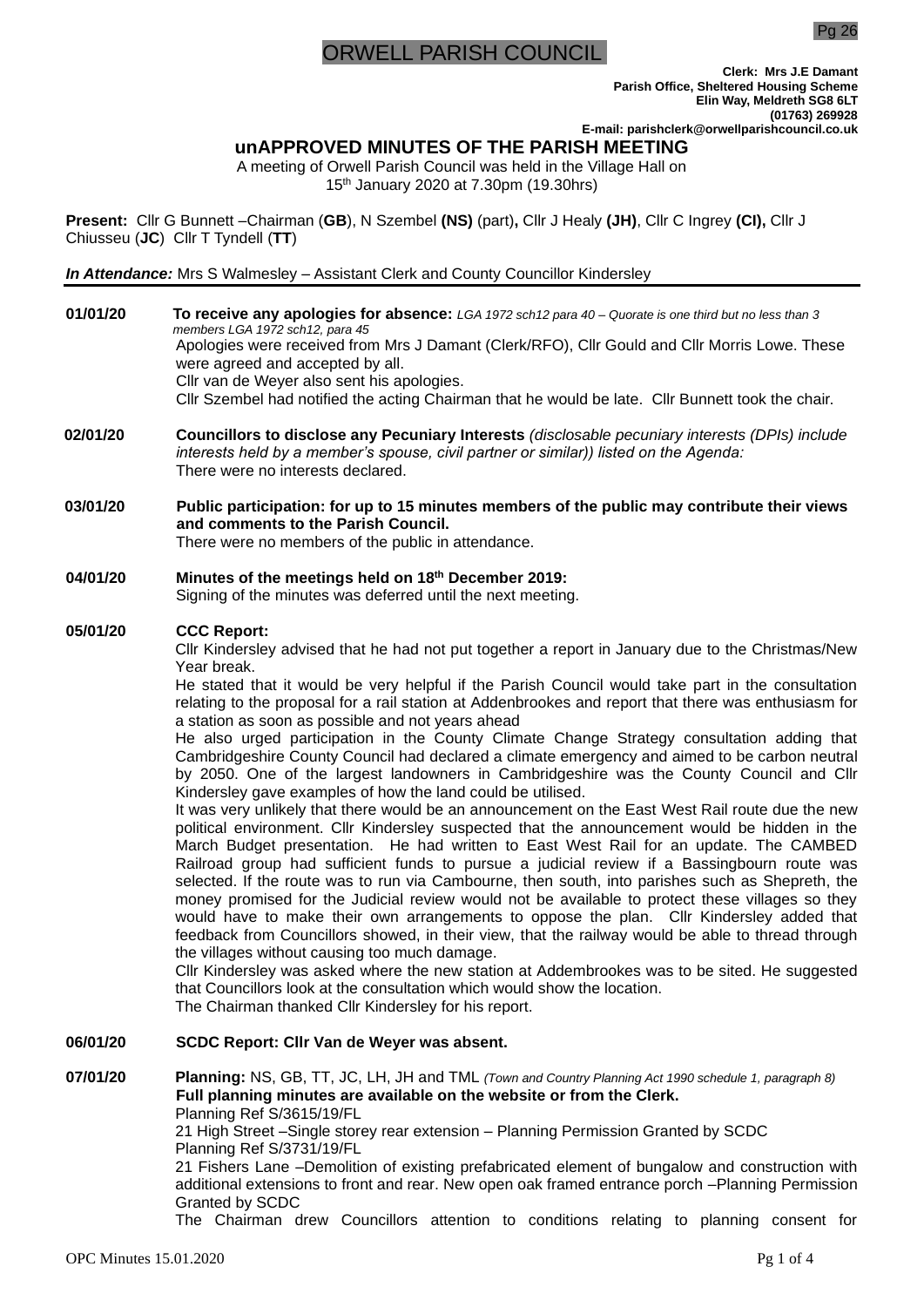S/2337/16/FL, the self storage development. He advised that in the consent there was a condition for a certain number of trees to be planted. There was also a condition that the site should not be operational until the conditions were met. The Chairman believed neither of these conditions had been met. The Clerk was asked to follow up with the SCDC Enforcement Officer.

#### *–ACTION CLERK*

Notification had been received regarding confirmation the location of the bus alighting point in Hurdleditch Road for buses travelling into Orwell from Cambridge. Concern was raised by Councillors over the location due to the close proximity to the school. It was questioned whether residents had been consulted.

#### **08/01/20 Parish Youth Club:**

The Clerk reported that the invoices for the equipment purchased for the youth club had been urged. It was noted that the expenditure had been agreed and so cheques would be issued one the invoices were received.

#### **09/01/20 New Recreation Ground:**

Progress on Planning Application.

The Chairman was in possession of the final drawings for the ground. The only outstanding issue was drainage and permission would be required, from Cambridgeshire County Council, to allow discharge into the brook. A drainage specialist would need to be appointed to estimate the current and future flow once the land was a recreation ground. It was noted that there had been flooding in the past. A drainage pond was a requirement and this would be sited on the recreation ground. The Chairman referred to the location on the plan.

Appointment of Drainage Consultant

A request had been forwarded to three drainage consultancies. One had advised that the company did not have enough experience, the second consultant had not responded. One quotation had been received from Parsons Consulting Engineers Ltd.

The Chairman explained the specification to Councillors. All agreed that this was a competitive quote. On a proposed by Cllr Tyndell seconded by Cllr Ingrey the quotation for £1050 plus VAT (additional works charges at £55.00 per hour) was agreed by all Councillors. Update on other Items

The Chairman then advised that a meeting was to be held with the Landowner's Agent on the  $24<sup>th</sup>$ January 2020 to try to agree the outstanding matters in respect of the recreation ground. He added that the land was still to be transferred over to try to agree the outstanding matters in respect of the recreation ground

### **10/01/20 Recreation Ground & Pavilion:**

Play Equipment Weekly Inspection report from Clerk –this was not available.

The Chairman advised that forms authorising the go-ahead for the repairs to the Pavilion, through the Insurance Company, had been signed and returned.

Cllr Ingrey reported that he had looked at the area where the tree had been removed and queried whether the root killer put down would be powerful enough. He suggested another option was to remove the tree stump. The Chairman advised that the tree was removed as instructed by the insurance assessor in his report so if there was any issues with the roots the insurance company would be contacted.

### **11/01/20 Clunch Pit Management Trust (CPMT):**

It was noted that the time to apply to include the Glebe Field as a protected open space would be now while the consultation on the next Local Development Plan was on. Cllr Bunnett will work with the Clunch Pit Management Trust. It had been advised that Natural England had agreed to provide a letter of support.

The Chairman advised that the paddock was open and sheep had been grazed there but have now been removed due to lack of grazing.

### **12/01/20 Chapel Orchard:**

There was nothing to report. The Chairman was not aware of any problems.

#### **13/01/20 Village Hall:**

Cllr Healy reported that there had been a meeting the previous evening with the new officers on the committee.

There was to be a review of hire fees with an increase of 10% across the board as the committee needed to build up some reserves. Further annual increases would then only be around 2-3%. A new Terms of Hire document was being produced which would tidy up the hire process and structure.

New guttering would be put in place during the Spring. Cllr Healy added that there was currently a roof leak which was being investigated. There were other maintenance issues and most of these were being dealt with.

The committee was looking for a new Chairman to be appointed at the AGM on the  $30<sup>th</sup>$  April. The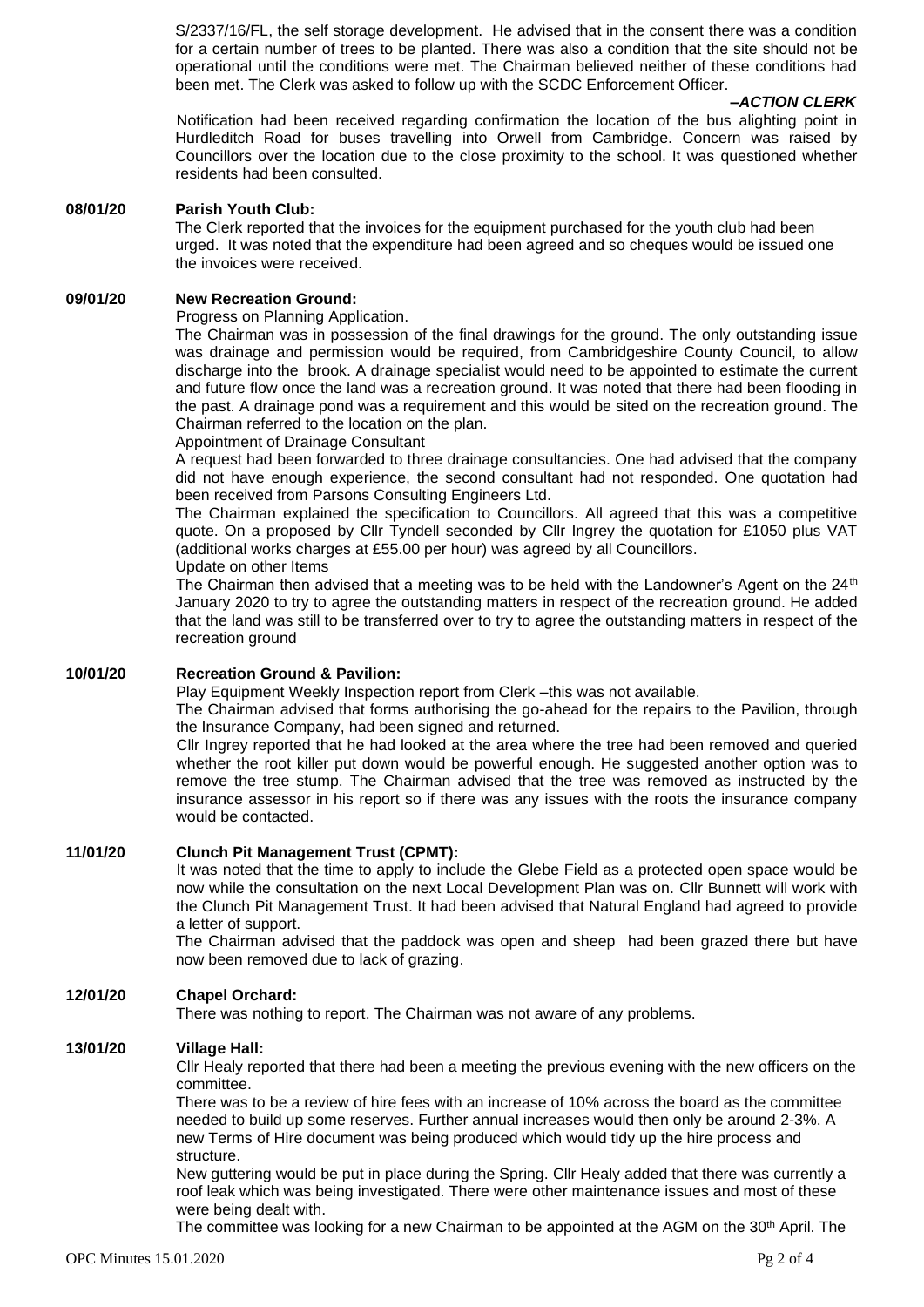current alcohol licence would continue until it ran out be renewed under someone else's name. There was a committee project to redecorate the hall. Proposals were being put together. Cllr Healy concluded his report by advising that a key safe had been installed, and the combination would be given to hirers, which would mean that the Committee Chairman would no longer need to meet with people needing access.

#### **14/01/20 Financial Matters:**

1. Financial Statements for January 2020

2.Payments and Additional payments for January 2020 *(Additional payments are shaded, these costs have already been agreed but may not have appeared on the agenda.*

*Local Government Act (LGA); Public Health Act (PHA); Open Space Act (OSA)* **Payments awaiting authorisation**

| Payee                                   | Amount £ | Vat £    | <b>Description</b>                                                                   | Power           |
|-----------------------------------------|----------|----------|--------------------------------------------------------------------------------------|-----------------|
| Salaries, HMRC,<br>Pension              | 1902.98  | $\Omega$ | Employees payments for January 2020<br><i>inc</i><br>Employees payments Oct-Dec 2020 | LGA 1972 s112   |
| <b>Meldreth Parish</b><br>Council       | 101.00   | 0        | Contribution towards SLCC membership                                                 | LGA 1972 s112   |
| E-ON                                    | 126.07   | 6.00     | <b>Pavilion Electricity</b>                                                          | LGA 1972 s126   |
| Haven Power                             | 288.54   | 2.66     | Street Light Energy January 2020                                                     | PCA 1957 s3     |
| Anglian Water<br><b>Business</b>        | 78.56    | 0        | Pavilion sewage charge June-Dec 2020                                                 | LGA 1972 s126   |
| Cambridgeshire<br><b>County Council</b> | 2550.13  | 0        | Street Lighting October 2018 - September<br>2019                                     | PCA 1957 s3     |
| <b>Community Websites</b><br>Ltd        | 360.00   | 60.00    | Past and Present website                                                             | <b>LGA s142</b> |
| Arcacia Tree Surgery                    |          | 96.00    | VAT on invoice 36797 paid 18/12/19                                                   | PHA 1875 s164   |
| Majestic Garden<br><b>Services</b>      | 54,00    | 9.00     | Additional works to paddock Nov 19                                                   | PHA 1875 s164   |

All payments were proposed by Cllr Ingrey, seconded by Cllr Tyndell and agreed by all.

### **15/01/20 Agreement of Budget/Precept 2020/21**

Proposals had been circulated to Councillors. The Chairman advised that during the current and previous financial years reserves had subsidised the precept with day to day running costs. If there was a small increase made annually this would address the depletion of reserves and solar fund. The Chairman suggested that the layout of the current budget should be reviewed as at present it combined capital with day to day expenditure. Other income sources also needed to be reviewed. After discussion it was proposed by Cllr Healy, seconded by Cllr Ingrey, to request a precept for 2020/21 of £47330.00. This was agreed by all Councillors. Clerk to make the Demand to South Cambridgeshire District Council. *-ACTION CLERK*

## **16/01/20 Correspondence and Clerk's Report:**

**-Greater Cambridge Joint Local Plan Consultation 13th January -24th February 2020** The Clerk had put a poster on the village notice board and would put details on the website and request they are included in the next Orwell email.

### **-Fews Lane Consortium –Changes to Planning Decision Procedures**

The letter from a private company expressed concern that changes to the planning process were to be made so that a decision on whether an application went to committee was down to a single planning officer.

### **-SCDC –Items refereed to Planning Committee**

A letter from Bridget Smith, the South Cambridgeshire District Council Leader, had then followed advising that the process for determining which applications went before the Planning Committee would remain the same.

Councillors advised that they had not seen the correspondence relating to Planning. The Clerk was asked to circulate. *asked to circulate*  $-ACTION CLERK$ 

### **17/01/20 Joint Village A10 Working Party:**

The next meeting was to be held on the 30th January 2020 in Foxton Village Hall. Cllr Szembel reminded Councillors that the meeting was in relation to the proposal for a large car park hub in Foxton and whilst there was merit in attending these meetings there was simply not the time available for anyone to attend. Councillors noted that a lot of time was wasted at the Foxton and Shepreth level crossings and the proposed hub was likely to make the queues waiting to cross the level crossing on the A10 worse.